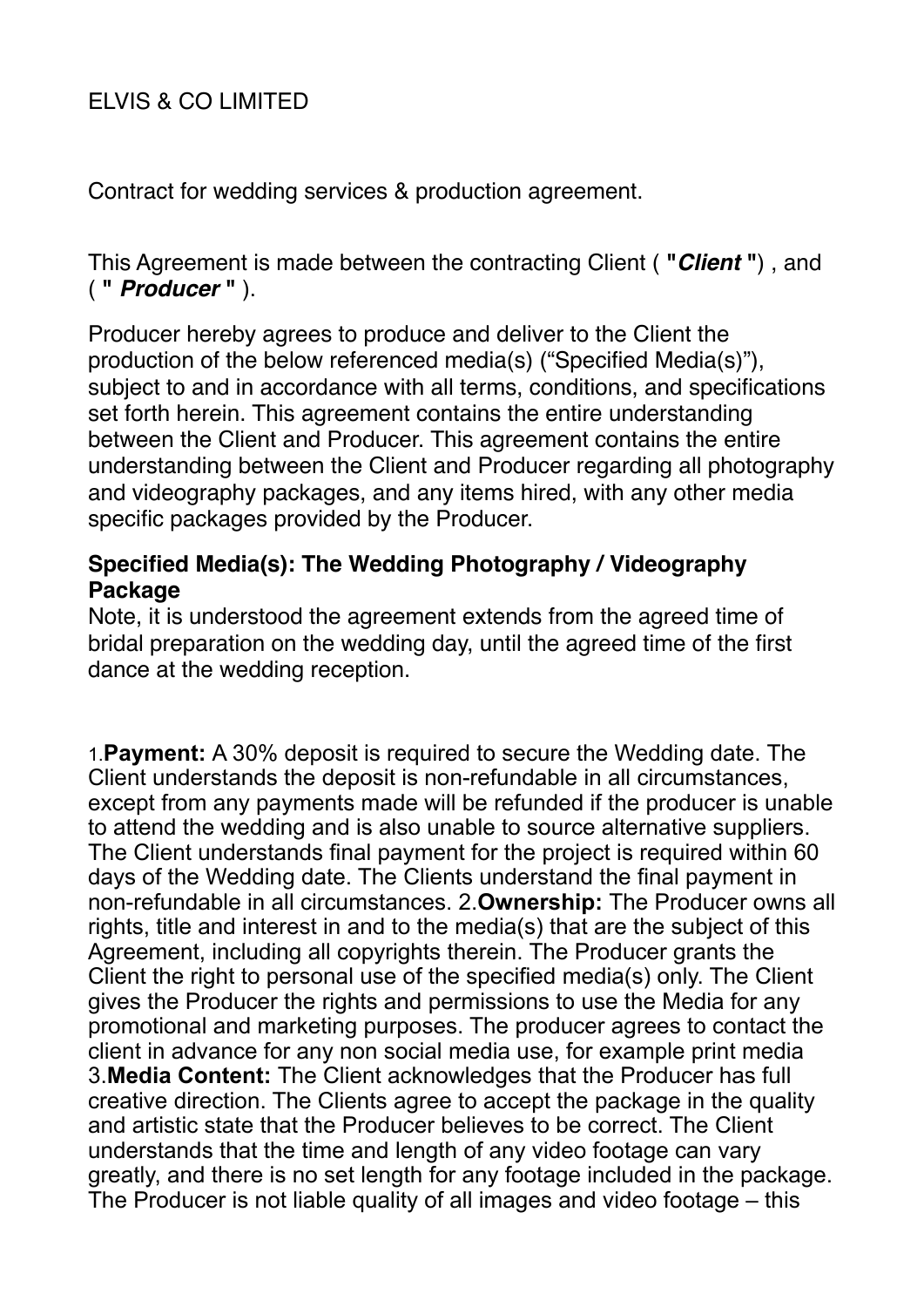includes also, the creative direction the Producer has chosen for the specified media(s) i.e. audio and footage choices. The Client accepts all creative and artistic choices made by the Producer. Regarding Photography, the client agrees and understands that there cannot be a definite set amount of images to be taken, only an estimate. The estimate for images is outlined in any email correspondence, however the client agrees this number can vary considerably and it is at the Producers discretion how many images will be delivered to the client. 4. **Cooperation:** The Client understands the Producer requires the cooperation of the Client, Registrar, Venue, and guests to fulfill the contract. The Producer is not liable for any of the above listed not co-operating. The Producer must be informed of key events before the Wedding day. The Producer cannot be held liable for any footage not recorded on the day. The Producer will use his discretion if co-operation is not provided. If the Client does not co-operate on the before, during, or after the Wedding date, the Producer cannot be held liable for any un-recorded footage. The Clients give precedence to the Producer over the guests in order to complete the agreement therein. The Producer cannot be held liable for the actions of the Client, guests, staff, venue, registrars, ministers, management and all other persons, affecting the Specified Media(s). 5. **Consultation:** This agreement contains the entire understanding between the Client and Producer. All email, telephone and other forms of communication correspondence are not applicable in the event of a dispute over the specified Media(s). 6. **Delivery of Media** : The Producer is not liable for any damage during the delivery of the specified media(s). All deliveries will be insured and the producer is held responsible to keep safe all related media until confirmation from the client is given of successful delivery, this includes digital delivery of downloadable media. 7. **Working Hours:** The Producer is only expected to work between the agreed bridal preparation time and first dance time at the reception, unless stated otherwise in writing by the producer. The Producer cannot be held liable for anything beyond the set times. The producer cannot be held liable for any missing specified media due to event time changes. 8. **Proofing:** The Producer is not liable for the contents of the specified media(s) once it has been sent for delivery. The Producer will check the storage device is in full working condition before delivery, and cannot be held responsible from the point of delivery. Any signed for delivery must be requested in advance. The Production is not under any condition obligated to supply a second copy of the items in the event of loss or damage. 9. **Storage** : The Producer is not required to backup the specified media(s) i.e. onto an external hard drive. Once the specified media(s) have been sent for delivery, the Producer is not liable nor obligated to provide further media(s). 10. **Guest Video Messages:** The producer is not liable for any guests who do not cooperate with the Guest Video Messages. The Clients acknowledge and understand that the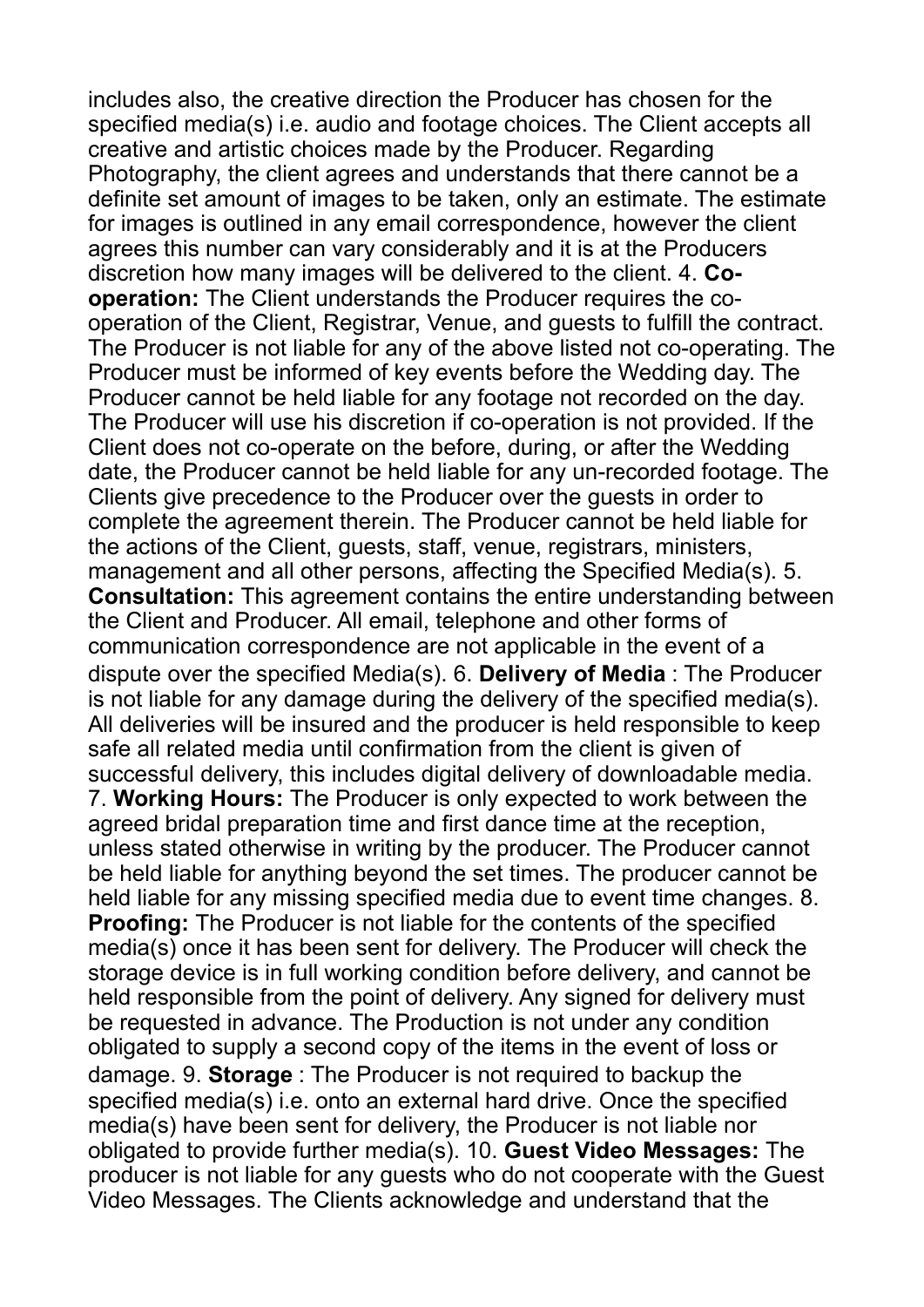Producer is not liable for any messages that have not been recorded. Further to this, the clients understand that the Producer is not liable for any guests not recorded or photographed, nor obligated to film/ photograph guests, or any other persons in particular on the wedding date. The client understands that not all guests will be featured on the specified media(s). The Producer is not liable, under any circumstances, for any items/persons, not being on the specified media(s). **Equipment:**  The Producer cannot be held responsible, and is not liable, for any equipment failure. "Equipment" refers to all technology involved in supplying the specified media(s). This includes, but is not limited to: transport, delivery methods, camera and audio equipment, storage equipment. The Producer is not liable for any loss, damage, missing footage to the specified media(s) due to equipment failure. No monetary compensation can be sought due to the above mentioned equipment failure. It is the producers responsibility that the equipment has been maintained correctly. **Act of God:** The Producer is not responsible, or held liable, for any events outside of the Producers control. This includes, but is not limited to, all damage or loss of equipment, transportation failure, tardiness, weather, lighting, audio quality and the illness of the Producer or the Producers family members becoming ill leading to the cancelation of the Wedding Date and the specified media(s) intended to be carried out **Liability:** The Producer is not liable, and cannot be held responsible for the failure to complete the package agreed upon here within. The Producer cannot be held liable in the event of illness, equipment failure, theft, weather, all events beyond control, and all other circumstances that can prevent the delivery of the package outlined. The Producer cannot be held liable, nor obligated to change the contents of the specified media(s) due to the Clients opinion. The Producer has full creative and artistic license, and it is ultimately the Producers opinion on the Specified media(s) that is final. No monetary compensation can be sought for or obtained in all circumstances, with exemption of the event that the Producer is unable to attend on the wedding date agreed, the producer will attempt to source alternative suppliers to cover, photo and video products. In the failure of replacement services, full amount paid including deposit will be refunded to the client stated on this license. If the producer is unable to attend and is also unable to source alternative suppliers then full amount paid will be refunded. **Quality:** The Producer cannot be held liable for the quality of the video and audio files. The Clients acknowledge the Producer is constrained by the Audio (e.g. Microphones, Sound systems, Acoustics, Environment) of all venues and cannot be held liable for poor quality in audio files. The video and image quality can vary, and the client understands that the Producer is not obligated to provide a set standard, and is not liable for any missing footage or images in all circumstances. **Photography** : The terms and conditions, and all understandings in this agreement are applicable to all